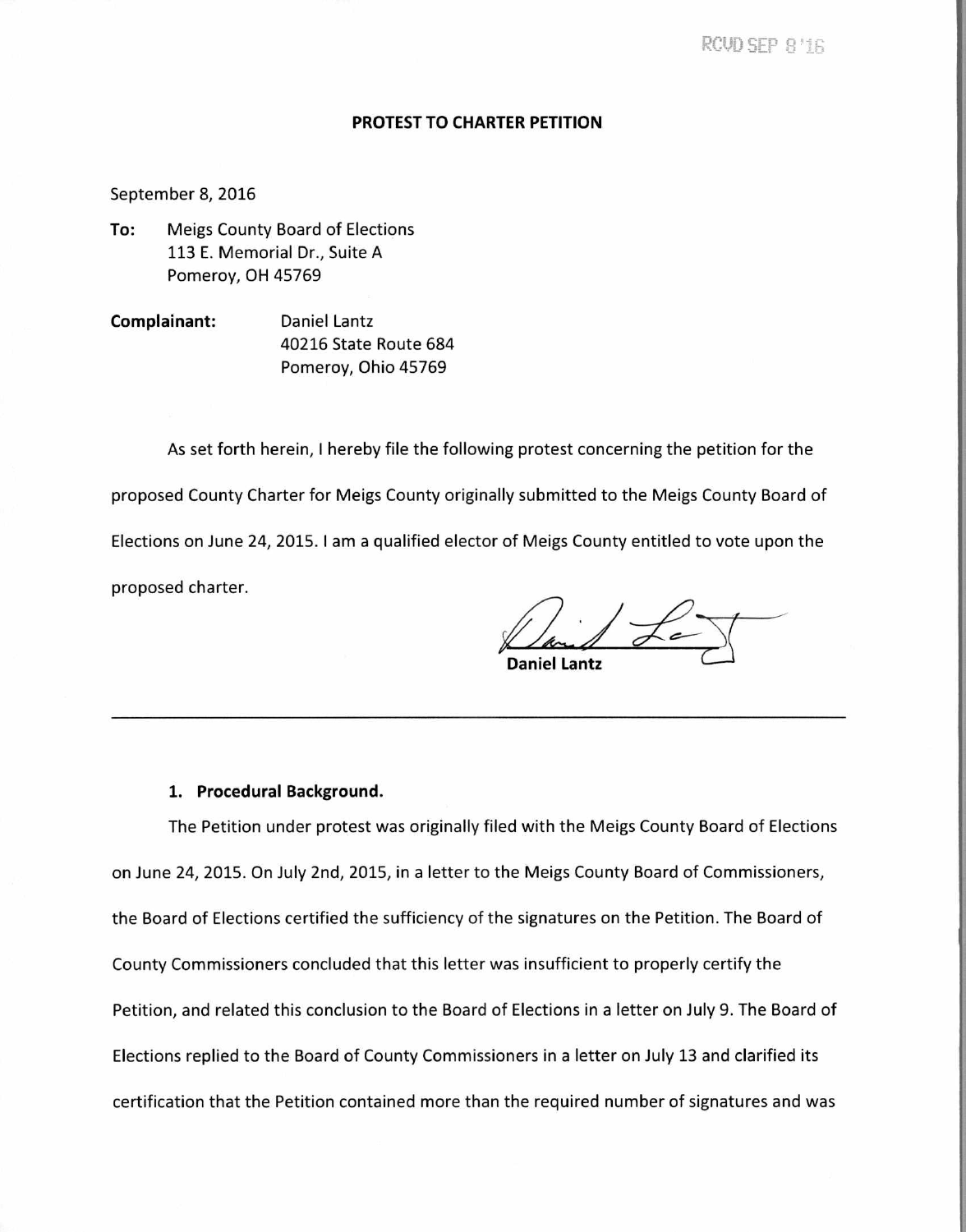RCUD SEP 8'16

valid "as to form on the face of the petition." However, the Board of County Commissioners determined that the deadline to certify the Petition to the Board of Elections for the purposes of calling for an election had already passed, and declined to take any further action on the Petition.

The committee for the Petition commenced litigation in the Fourth District Court of Appeals, seeking a writ of mandamus to compel the Board of County Commissioners to certify the Petition to the Board of Elections. The case eventually reached the Ohio Supreme Court, which issued its decision on September 6, 2016. The Supreme Court issued a writ of mandamus compelling the Board of County Commissioners to adopt a resolution placing the proposed charter on the November 8, 2016 ballot. See State ex rel. Meigs Cty. Home Rule Commt. v. Meigs Cty. Bd. of Commrs., Slip Opinion No. 2016-Ohio-5658 at ¶ 25.

The current protest is timely in light of the fact that a protest could not have been filed any earlier. Protests may not be filed until a petition has been certified by the county commissioners to the board of elections, R.C. 307.95, and that did not occur in this instance until September 8, 2016. The Supreme Court ruled that the Meigs County Board of Commissioners erred when it declined to certify the Petition to the Board of Elections in July, 2015. This protestor, as an eligible elector in Meigs County, has a right to file a protest under R.C. 307.95(B), and this is the first opportunity that he has had to exercise that right. Furthermore, in its recent decision regarding the Petition, the Supreme Court acknowledged that the right to file such a protest had not expired despite unusual delay occasioned by the Board of County Commissioners' decision not to certify the Petition. State ex rel. Meigs Cty. Home Rule Commt. v. Meigs Cty. Bd. of Commrs., Slip Opinion No. 2016-Ohio-5658 at ¶ 20. The

2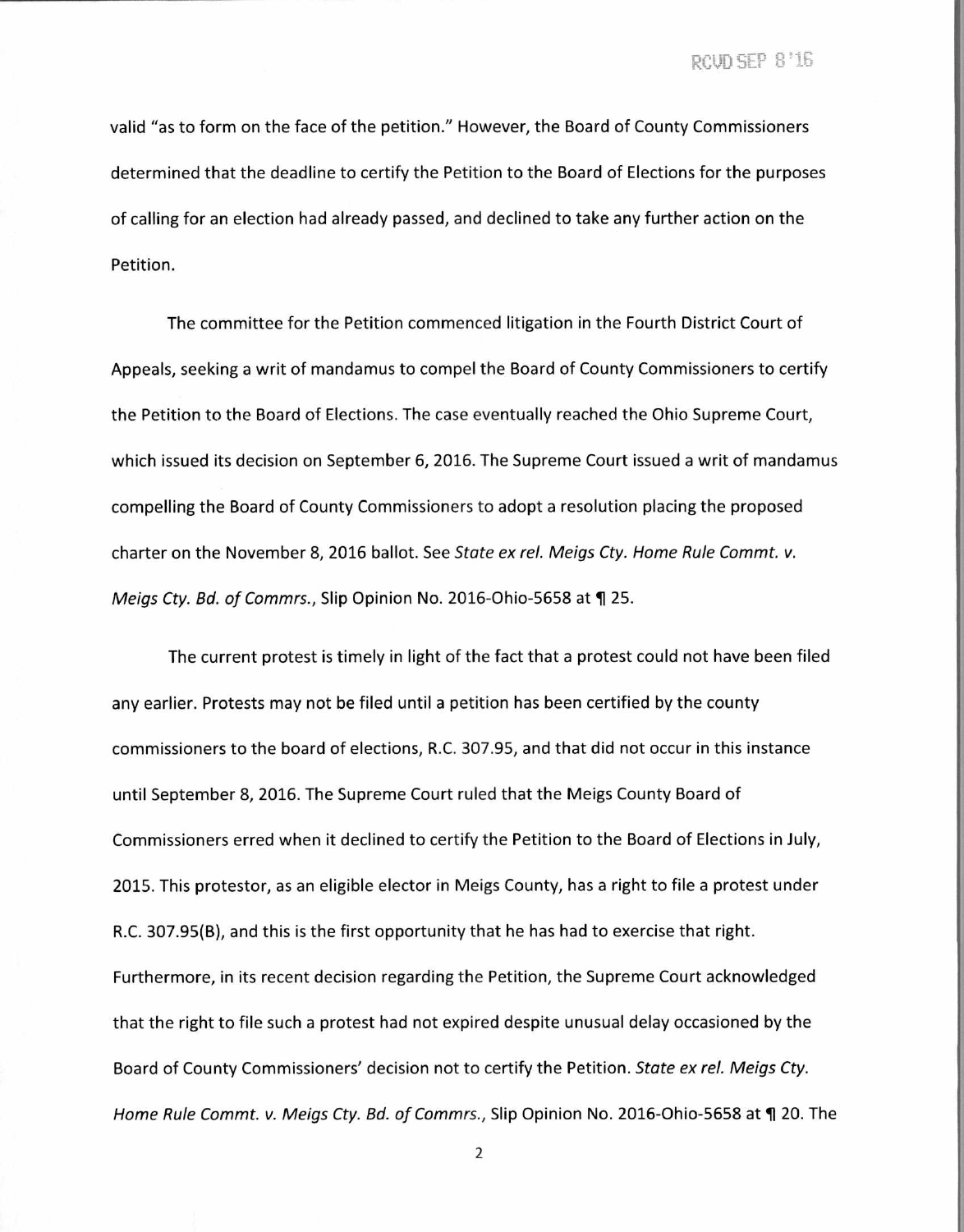RCVD SEP 8'16

Court ruled that the validity of the Petition must be determined by election officials, not the Meigs County Commissioners, and this protest is filed in keeping with that ruling.<sup>1</sup>

**2. The petition does not "provide the form of government" for the County as required by the Ohio Constitution, and is therefore invalid.** 

The Petition, proposing a County Charter for Meigs County, fails to conform to the requirements set forth in the Ohio Constitution and Ohio Revised Code, and therefore must be invalidated.

Article X, Section 3 of the Ohio Constitution provides that when a county adopts a charter through initiative, "[e]very such charter shall provide the form of government." This requirement is "the sine qua non of a valid charter initiative," and the absence of such provisions render the petition containing the proposed charter invalid. State ex rel. Walker v. Husted, 144 Ohio St.3d 361, 366, 2015-Ohio-3749, 43 N.E.3d 419, 425. The Petition under protest here does not meet this essential constitutional requirement, and is therefore invalid.

A county charter petition must satisfy three elements in order to sufficiently "provide the form of government" as required by the Ohio Constitution and the Ohio Revised Code. The proposed charter must (1) "provide for the exercise of all powers vested in, and the performance of all duties imposed upon counties and county officers by law," Ohio Constitution. Art. X, § 3, (2) "determine which of its officers shall be elected and the manner of their election," Id., and the proposed charter must also (3) "include either an elective county

<sup>&</sup>lt;sup>1</sup> Alternatively, the Board of Elections may hear this protest pursuant to R.C. 3501.39(A)(1)-(2), which allows for boards of elections to entertain protests "in accordance with any section of the Revised Code providing a protest procedure" or where "the petition violates any requirements established by law." As explained in Section 2 below, the Petition violates the requirements for county charter petitions provided in the Ohio Constitution.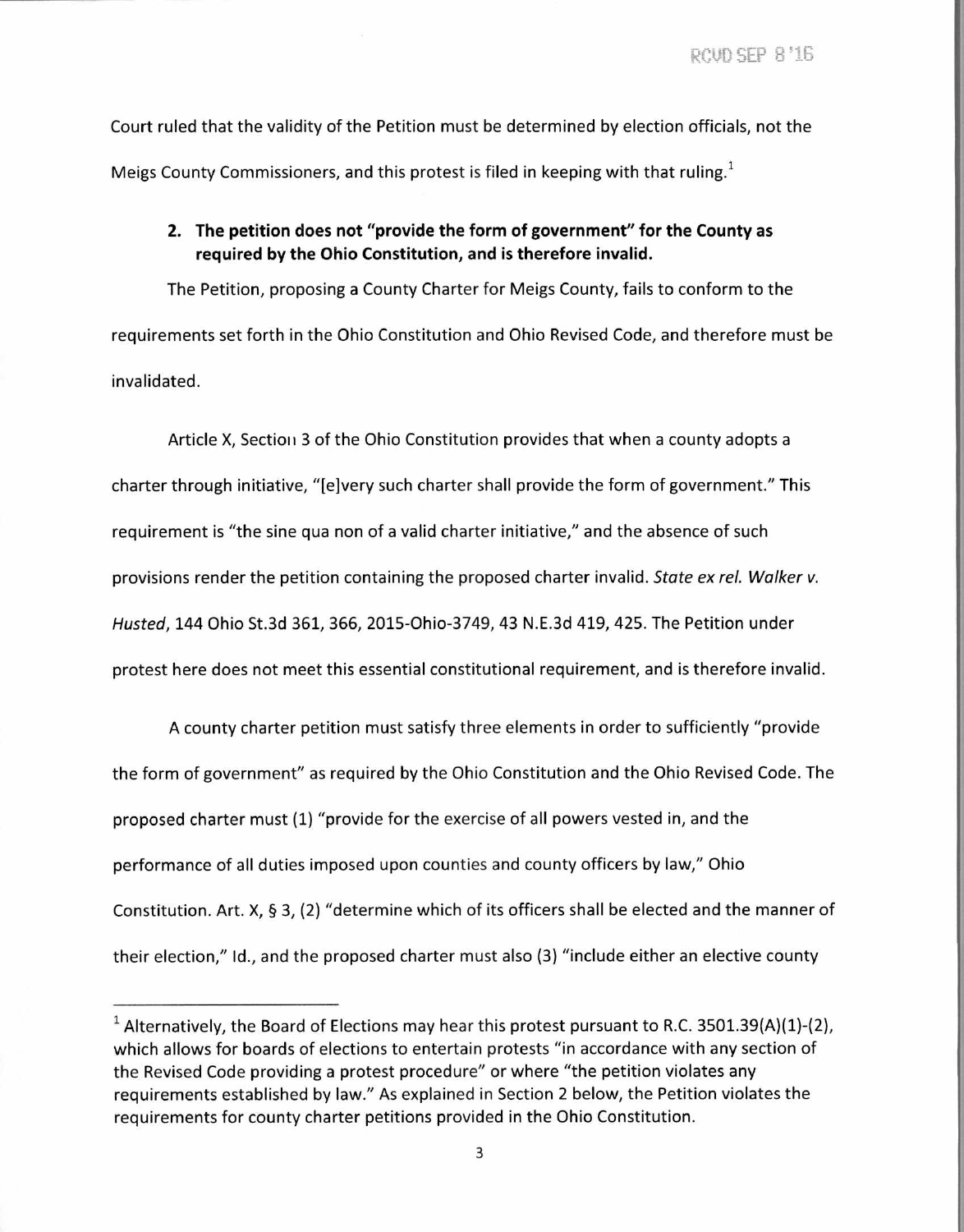executive \* \* \* or an appointive county executive." R.C. 302.02. See Walker, 144 Ohio St.3d at

366. The proposed charter for Meigs County does not satisfy any of the requirements, and is

therefore invalid.

The Petition does not provide for the exercise of any of the powers or duties imposed on counties or county officers, nor does it provide for the manner of their election. Article IV, § 1 of the proposed charter states only that:

> The offices and duties of those offices, as well as the manner of election to and removal from County offices, and every other aspect of county government not prescribed by this Charter, or by amendments to it, **shall be continued without interruption or change in accord with the Ohio Constitution and the laws of Ohio that are in force at the time of the adoption of this Charter** and as they may be subsequently be modified or amended.

On its face, the Petition says nothing about the form or operation of the government of Meigs

County that it purports to establish. There are no county offices prescribed, let alone any

description of the duties of those offices or how they are to be filled. Therefore, the Petition

does not meet the constitutional requirement to "provide the form of government," Art. X § 3,

because, "[o]ne must look to sources outside the proposed charters to determine the form of

government [the charter] purport[s] to establish." Walker, 144 Ohio St.3d at 366. $^2$ 

Neither does the Petition meet the requirement of R.C. 302.02 that a proposed county

charter "shall include either an elective county executive \* \* \* or an appointive county

executive." The Petition makes no provision for either an elective or appointive executive, and

<sup>2</sup> See also State ex rel. Jones v. Husted, Slip Opinion No. 2016-Ohio-5681 (Pfeifer, J., concurring in the judgment) at  $\P$  15 ("In my view, the charter petition at issue fails to even come close to being a legitimate effort to create a charter form of county government. For legitimate examples, relators could consult the Cuyahoga County and Summit County charters.").